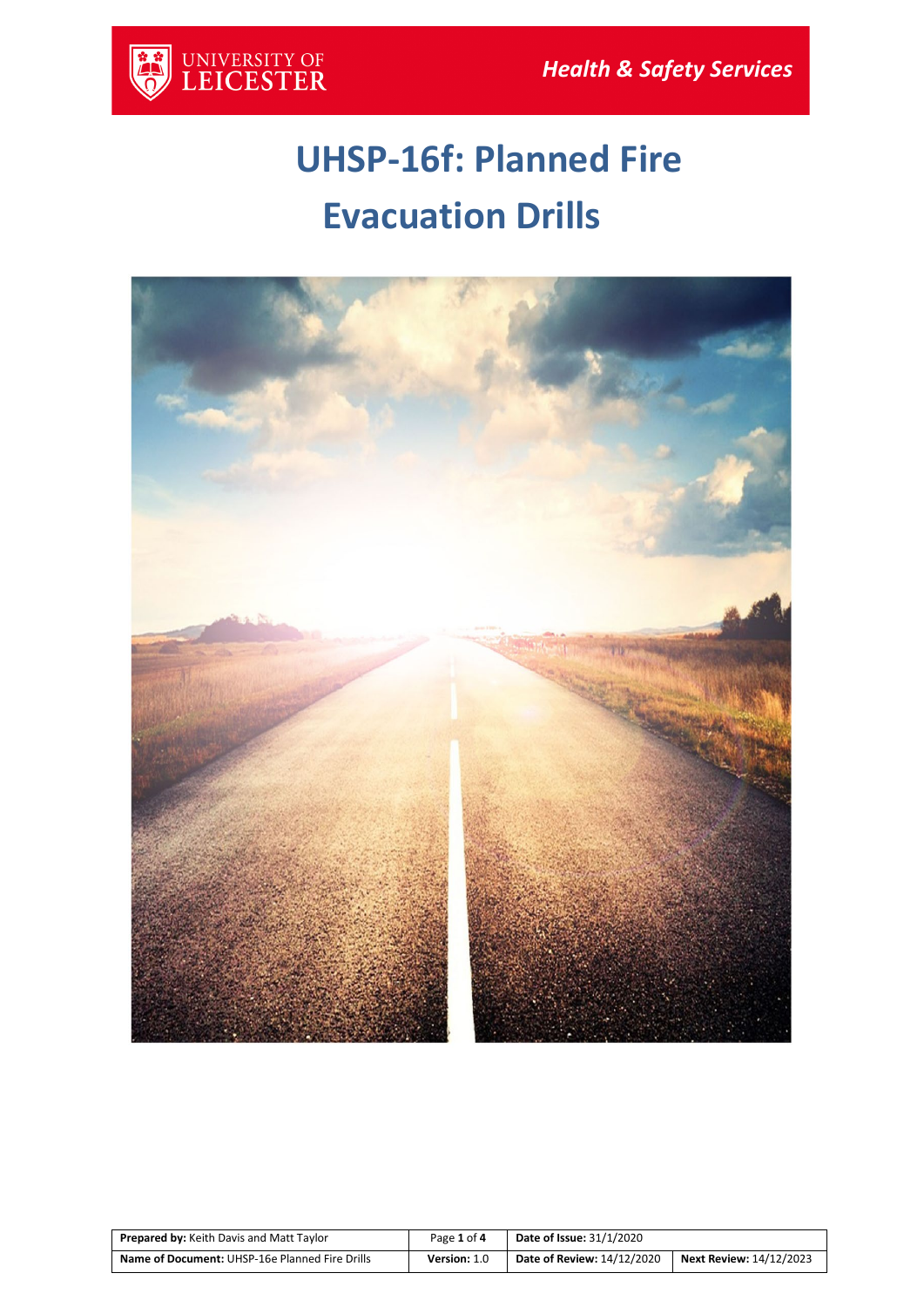

## **1. Introduction**

The University will undertake fire drills of its premises for the following purposes:

- To test the effectiveness of the Emergency Evacuation Plan and identify areas for improvement
- To familiarise new occupants with procedures
- To test the procedure following any significant alteration or changes to working practices

## **2. Types of fire drill**

#### **Health and Safety Services-led drills**

Non-residential premises will receive instruction from Health and Safety Services to undertake a fire evacuation drill either once or twice a year. The University Fire Safety Manager, or a member of the Health Safety Services, will observe drills where possible. In all buildings, one of the planned drills is to take place at the start of October to ensure new students are familiarised with the evacuation process.

#### **Locally organised drills**

Heads in control of the University premises and campus sites not included in the organised fire drills (as defined above) are to ensure they carry out a fire drill at least annually. The University Fire Safety Manager must be notified, in advance, as Health and Safety Services reserve the right to attend and observe the drill.

#### **Unscheduled evacuation**

Evacuations due to an unplanned fire alarm activation should be treated as a supplementary drill and do not substitute the need for a planned fire drill.

## **3. Participants**

The evacuation drill will be for **all occupants** of the building except those who may need to ensure the security of the premises, or people who, on a risk-assessed basis, are required to remain with particular equipment or processes that cannot be closed down. It is foreseeable that contractors, visitors and members of the public may be involved in the fire drill. They should have been informed of the evacuation procedures for each building or staff should be aware of the potential presence of these groups in the building. Due consideration should be given to these groups and any necessary health and safety issues addressed in the fire drill planning process

Where the University Department is a tenant occupying part of a commercial property, the planning of fire drills is normally the Landlord or Letting Agent's responsibility. In these circumstances, it is expected that University staff will participate and practice their emergency evacuation plan, but it remains the responsibility of the University to ensure its staff have received appropriate information, instruction and training.

| <b>Prepared by: Keith Davis and Matt Taylor</b> | Page 2 of 4  | <b>Date of Issue: 31/1/2020</b>   |                         |
|-------------------------------------------------|--------------|-----------------------------------|-------------------------|
| Name of Document: UHSP-16e Planned Fire Drills  | Version: 1.0 | <b>Date of Review: 14/12/2020</b> | Next Review: 14/12/2023 |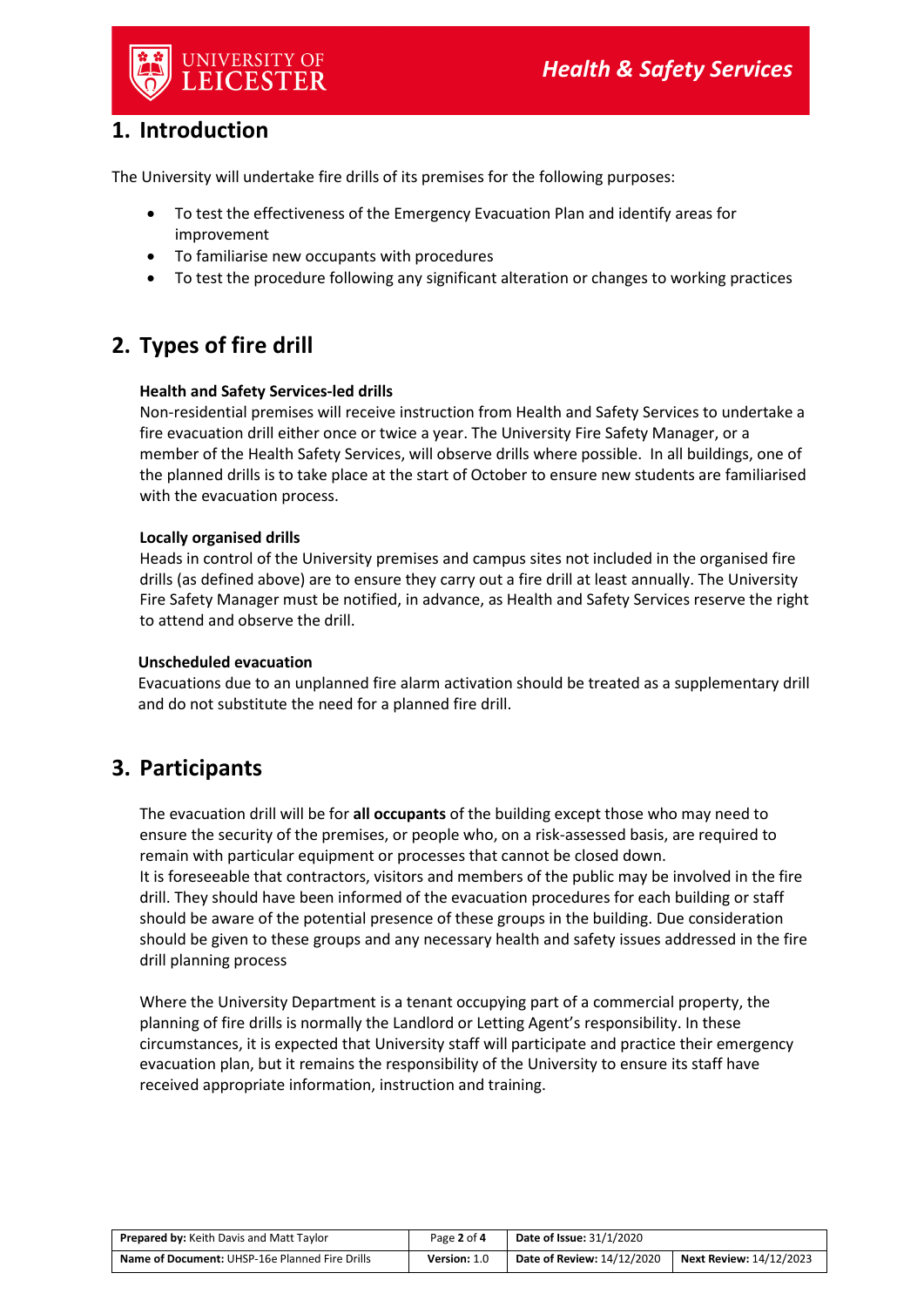## **4. Assisted evacuation**

Persons in control of a building must consider the evacuation of occupants who would require assistance to evacuate. A procedure must be in place (be it a Generic or a Personal Emergency Evacuation Plan) to provide appropriate assistance. Further guidance is available in the document UHSP-16d.

# **5. Considerations prior to undertaking fire evacuation drills**

- **Staff Information**  Only key staff contacts should be made aware of the day and time of the drill as it is intended to test the emergency arrangements you have in place
- **Informing Security -** The Security Team must be informed before the drill commences and after it is completed (x2023 giving reasonable notice)
- **Weather Conditions**  If conditions are hazardous (ice, snow) immediately prior to the planned drill, it is recommended the drill be postponed until conditions are improved
- **Escape Routes**  check external stairs and routes to ensure that there are no hazards or conditions that may cause an accident e.g. slip hazards, moss, algae, damaged steps
- **Maintenance or Service Engineer Assistance**  If necessary, ensure that Estates maintenance staff &/or your fire alarm contractors are available to reset any building services and plant e.g. boilers, air handing units, gas (mains or laboratory cylinder) isolation systems, smoke control systems etc.
- **Final Exit Door Furniture**  [where appropriate] keep a stock of spare ceramic or glass components for tube bolts, break glass door release systems, green boxes and fire alarm call points. Should these be broken during a drill they can be replaced immediately to allow the building to be re-occupied
- **Consult & Coordinate**  it may prove helpful to co-ordinate the fire alarm drill with any other building occupants/departments to ensure the drill is beneficial

# **6. Carrying out the fire evacuation drill**

The Head of Department should nominate a suitable person such as the Department Safety Officer (DSO), Building Safety Officer (BSS) to organise and supervise the fire drill. Drills must be used to test the effectiveness of the building Emergency Evacuation Plan so the aim must be to make them as realistic as possible e.g. operate a Manual Call Point (using the test key as it is not practical to break the glass)

#### **Useful tips:**

- Read the evacuation plan for the building beforehand
- Establish that any specialist/hazardous/sensitive equipment can be left safely or that closedown procedures are in place
- Nominate 'observers' to help monitor and record observations using the report form enclosed
- Consider introduction of 'scenarios' to test your plan i.e. a mobility impaired person on an upper floor, an unavailable evacuation route
- Think about how to re-occupy your building after the evacuation e.g. staff first, followed by students, to allow areas to be checked/prepared beforehand

| <b>Prepared by: Keith Davis and Matt Taylor</b>       | Page 3 of 4         | <b>Date of Issue: 31/1/2020</b>   |                                |
|-------------------------------------------------------|---------------------|-----------------------------------|--------------------------------|
| <b>Name of Document: UHSP-16e Planned Fire Drills</b> | <b>Version: 1.0</b> | <b>Date of Review: 14/12/2020</b> | <b>Next Review: 14/12/2023</b> |